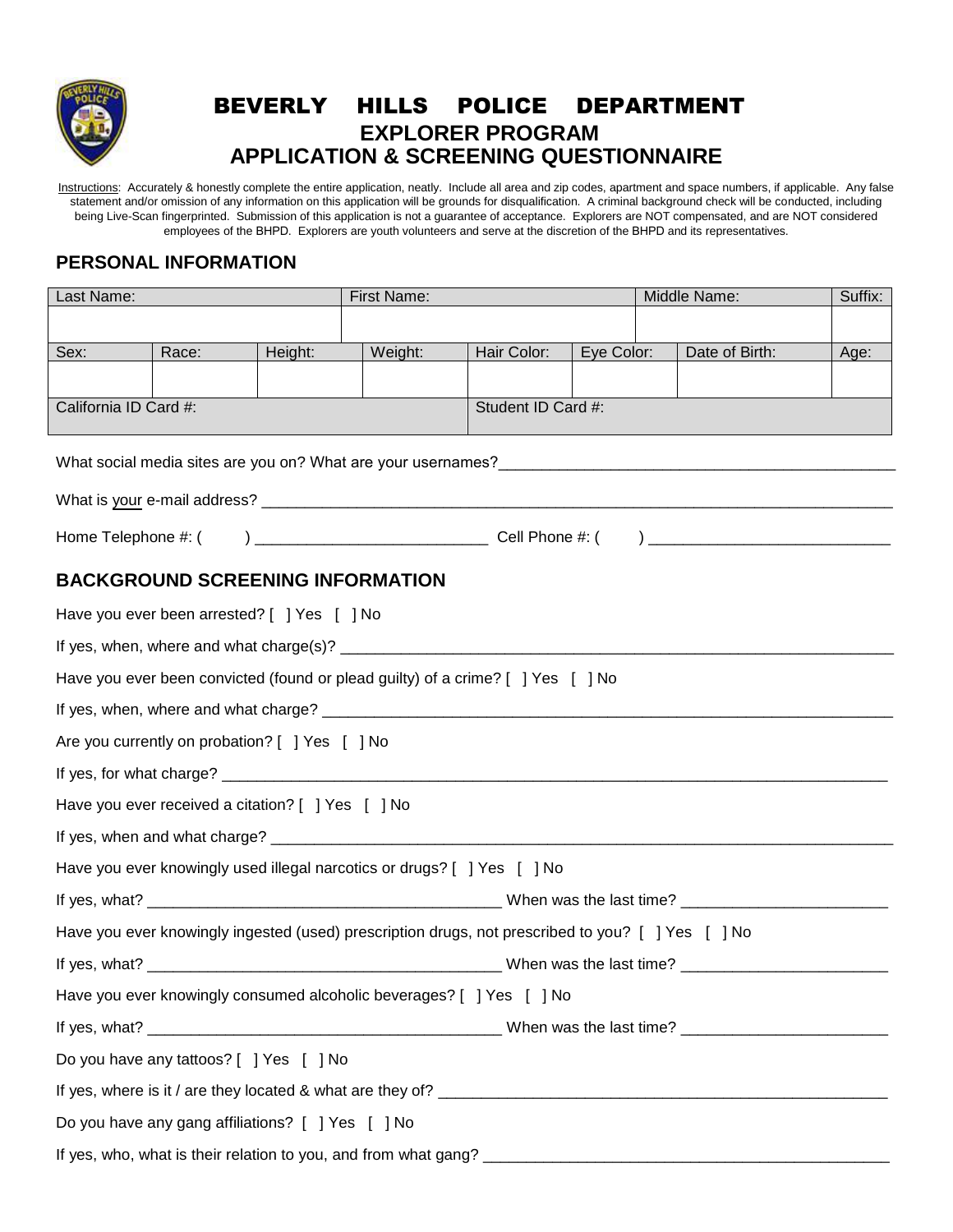## **RESIDENCE INFORMATION**

| Residence Address: (Number, Street, Apt., City, State, Zip) | How Long Residing Here? |  |  |
|-------------------------------------------------------------|-------------------------|--|--|
|                                                             |                         |  |  |
|                                                             |                         |  |  |
| ___________________________                                 |                         |  |  |

#### **VEHICLE INFORMATION**

Do you drive an automobile? [ ] Yes [ ] No

| Make: | Model: | Color: | License #: | Registered To<br>To: |
|-------|--------|--------|------------|----------------------|
|       |        |        |            |                      |
|       |        |        |            |                      |

#### **EDUCATIONAL INFORMATION**

| School Currently Attending: | City: | Grade: |
|-----------------------------|-------|--------|
|                             |       |        |
|                             |       |        |
| School Last Attended:       | City: | Grade: |
|                             |       |        |
|                             |       |        |

#### **EMPLOYMENT INFORMATION**

| <b>Current Employer:</b>                                              | Address:                | Telephone #: |
|-----------------------------------------------------------------------|-------------------------|--------------|
|                                                                       |                         |              |
| Job Title:                                                            | Supervisor's Full Name: |              |
|                                                                       |                         |              |
| Last Employer:                                                        | Address:                | Telephone #: |
|                                                                       |                         |              |
| Job Title:                                                            | Supervisor's Full Name: |              |
|                                                                       |                         |              |
| There can accord a so to method a form in tal O.F. J. Van I.F. J. Nie |                         |              |

Have you ever been terminated from a job? [ ] Yes [ ] No

If yes, when, from where, and why?: \_\_\_\_\_\_\_\_\_\_\_\_\_\_\_\_\_\_\_\_\_\_\_\_\_\_\_\_\_\_\_\_\_\_\_\_\_\_\_\_\_\_\_\_\_\_\_\_\_\_\_\_\_\_\_\_\_\_\_\_\_\_\_\_\_\_\_

#### **RELATED INFORMATION**

| Have you ever been an Explorer before? [ ] Yes [ ] No Where/When?                       |  |
|-----------------------------------------------------------------------------------------|--|
| Have you ever been turned down to become an Explorer before? [ ] Yes [ ] No Where/When? |  |

If currently enrolled in school, do you have a GPA of 2.0 or higher? (Please attach last report card.) [ ] Yes [ ] No

Can you commit to attending a 5-8 week basic Explorer Academy, held every Sunday from 6:30am – 3:00pm? \_\_\_\_\_\_\_

#### **\*\*Use and attach additional lined paper, if needed to explain any of your answers\*\***

I attest that the information provided by me is accurate & complete to the best of my knowledge and recollection. I give my authorization to conduct a thorough background check on me (my child), to include fingerprint and social media inquiries. I understand that any false information provided by me and/or any omission(s) is grounds for disqualification.

| Signature of Explorer Applicant            | <b>Printed Full Name</b> | Date |  |
|--------------------------------------------|--------------------------|------|--|
| Signature of Parent/Guardian (if under 18) | <b>Printed Full Name</b> | Date |  |